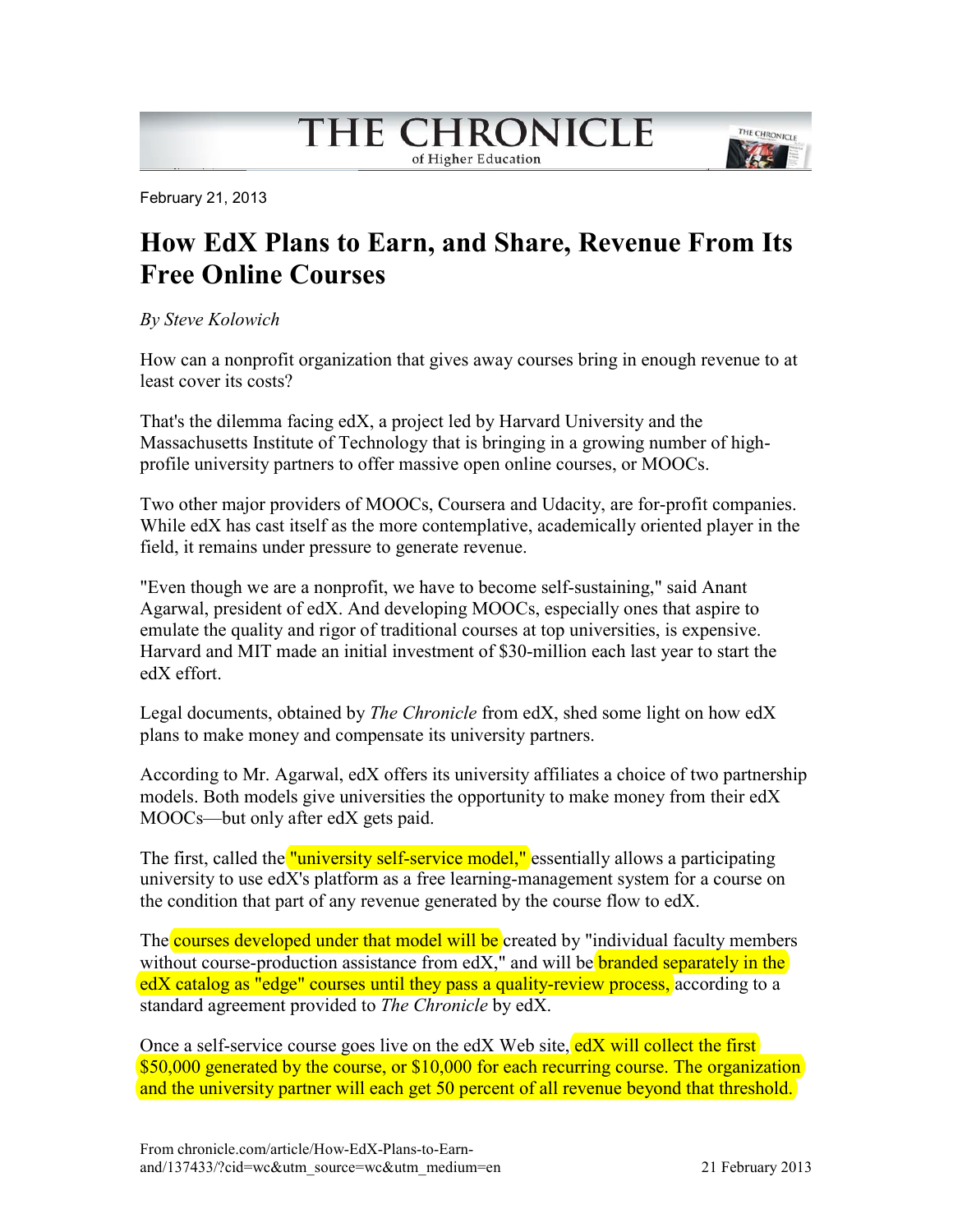The second model, called the "edX-supported model," casts the organization in the role of consultant and design partner, offering "production assistance" to universities for their MOOCs. The organization charges a base rate of \$250,000 for each new course, plus \$50,000 for each time a course is offered for an additional term, according to the standard agreement.

Although the edX-supported model requires cash upfront, the potential returns for the university are high if a course ends up making money. As with the self-service model, edX lays claim to the first \$50,000 of revenue for a new course, or \$10,000 for a recurring one. But after that, the university gets 70 percent of any additional revenue.

The university partners can choose which model they want to use on a course-by-course basis, and every 12 months they have the opportunity to switch from one to the other. "If it's more in the university's interest to switch models, then edX will recommend that they do that," said Mr. Agarwal.

Both edX models offer higher shares to universities than agreements with Coursera do, but only once edX has collected its minimum payment. Coursera offers universities 6 percent to 15 percent of the gross revenue generated by each of their MOOCs on its platform, as well as 20 percent of the profits generated by the "aggregate set of courses provided by the university."

There is no minimum payment to Coursera—meaning universities are guaranteed a cut of any revenue for their MOOCs on Coursera, even if the company offers a smaller piece of the pie than edX does.

### **Revenue Still a Puzzle**

The details of edX's financial arrangements do not answer the crucial question of how the MOOCs will make money in the first place—and, in edX's case, whether courses that do make money will make enough that universities will see a cut.

The organization is still "in start-up mode," said Mr. Agarwal. "We don't quite know what the key source of revenue will be."

Potential moneymaking strategies include deals with outside companies—such as publishers that are looking to sell their products to the many students who register for MOOCs, or employers looking to recruit the most impressive students.

"EdX will be entitled to all net profits from agreements with third parties not directly related to College/UniversityX courses," the standard agreement stipulates, "including, for example, book sales on the site, proctoring services, and any sitewide employeerecruiting services."

That is another key difference separating edX from Coursera, which counts those thirdparty deals as part of the revenue generated by the courses. Daphne Koller, one of Coursera's founders, said that all profits associated with a course on that platform "are shared back with the university that provided the course."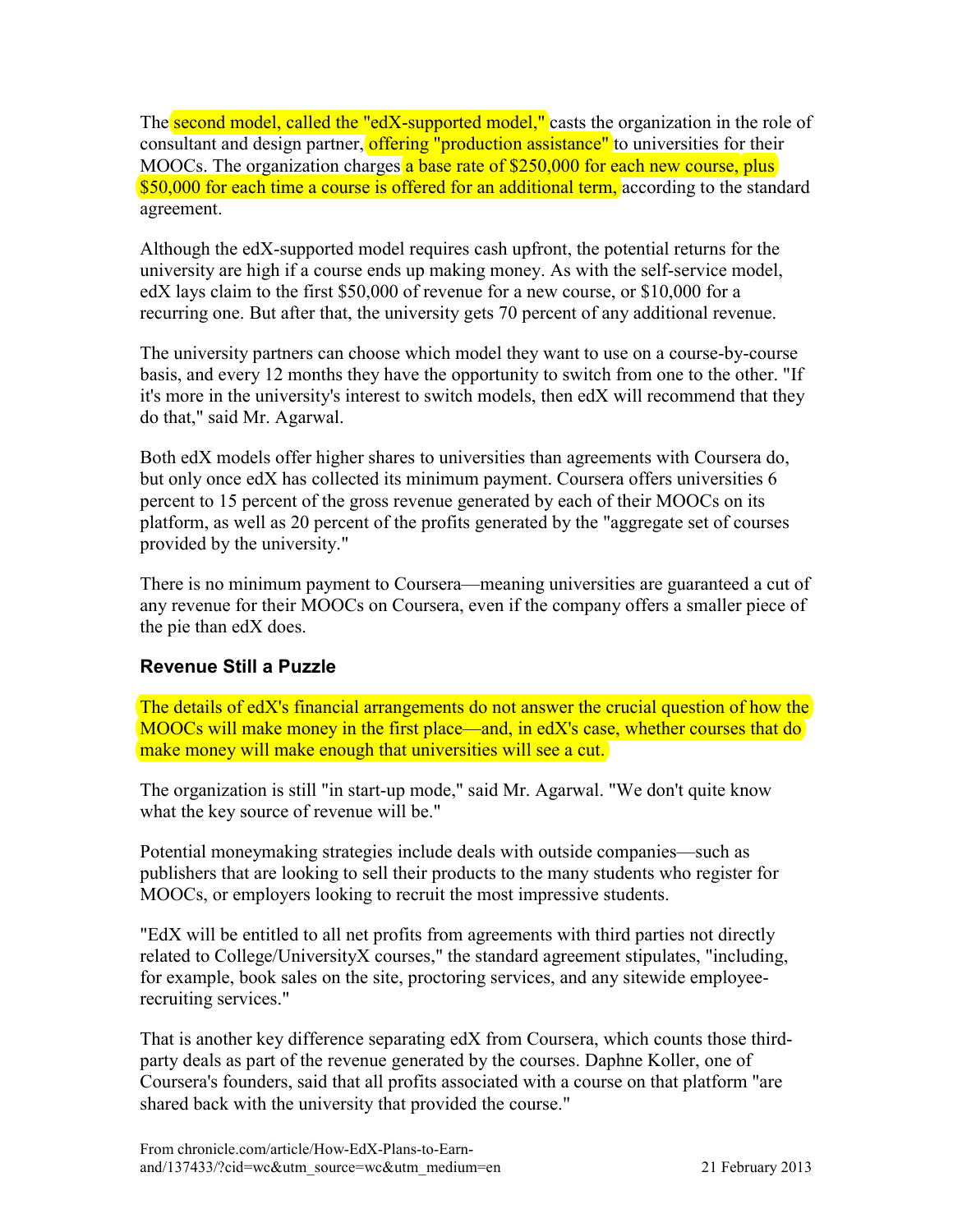EdX has a deal with Pearson VUE, a company that runs a worldwide network of testing centers, to hold proctored examinations for its MOOCs. Although edX does not charge for the certificates that successful students receive for passing those proctored exams, Mr. Agarwal said it may do so in the future. The edX president said the organization is also considering referring students to related books in exchange for a cut from publishers, as well as operating as a headhunter for employers—avenues that Coursera is also exploring.

But in terms of generating the kind of revenue that edX would share with its university partners, Mr. Agarwal said the most likely strategy could involve licensing their MOOCs to other universities.

To test the licensing model, San Jose State University last fall used an edX MOOC, "Circuits & Electronics," as the basis for a "blended" online course offered to 85 tuitionpaying students on its campus.

The early results were encouraging. The semester before the edX pilot, 60 percent of students passed the San Jose State course; 91 percent passed the edX-infused version.

EdX did not charge San Jose State for the pilot, and Mr. Agarwal said there is no pricing model yet for licensing the courses. But if the San Jose State experiment becomes the basis for a key revenue stream for the organization, the edX courses that generate revenue will do so in closed classrooms with limited enrollments and tuition-paying students.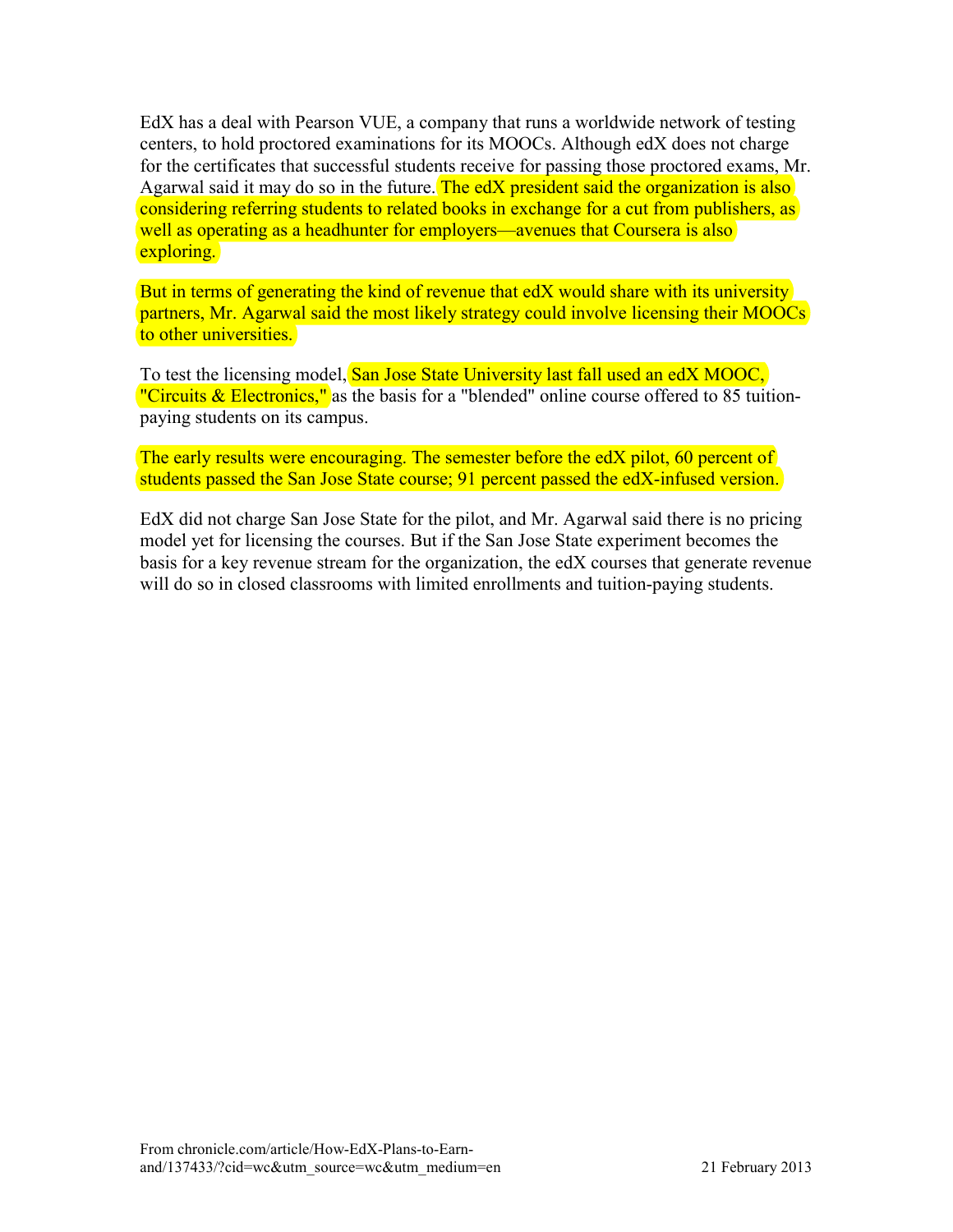#### 3. Financial Arrangements.

- a. Platform Development. College/University will contribute \$ million to edX for development of the edX platform. [Optional]
- b. Option A/University Self Service Model. Under the "University Self Service Model" edX will host courses and modules developed by individual faculty members without course production assistance from edX under the following terms:
	- i. EdX will host the self service courses on the edX platform for no initial charge. Courses created under the University Self Service Model will be offered as "Edge" branded courses until passing a quality review process.
	- ii. EdX and College/University will share Gross Revenue derived from such self service courses as follows:
		- 1. For self services courses, once edX receives the Minimum Payment (as defined below) College/University will receive 50% of gross revenue directly derived from such College/UniversityX courses, provided, however, that the items specifically mentioned in Section 3(g) are excluded from any revenue calculation ("Gross Revenue").
		- 2. EdX will receive 100% of Gross Revenue for self service courses until the aggregate Gross Revenue edX receives from all College/UniversityX courses at least equals (a) \$50,000 for each new self service course offered, plus (b) \$10,000 for each repeat self service course offered on the platform (such aggregate amount, the "Minimum Payment").
		- 3. For purposes of clarity, if, at any time during the term of this Master Agreement, College/University offers a new or repeat self service course on the edX platform, the revenue-sharing with respect to self service courses under clause 3(b)(ii)(1) above will be suspended until such time as edX has received the applicable Minimum Payment for such new or repeat self service course.
- c. Option B/EdX Supported Model. Under the "edX Supported Model," edX will host courses developed with course production assistance from edX under the following terms:
	- i. For each edX supported course, College /University will contribute to edX \$250,000 per new course and \$50,000 per repeat course (each, a "Base Payment"). Within ten (10) days of the execution of this Agreement, College /University will contribute to edX \$\_\_\_\_\_\_\_ towards the initial edX supported courses selected by College /University.
	- ii. Following payment of the Base Payment for each edX supported course, EdX and College/University will share Gross Revenue derived from such edX-supported courses as follows:
		- 1. In the event College/University offers courses solely under the edX Services Model, College/University will receive no